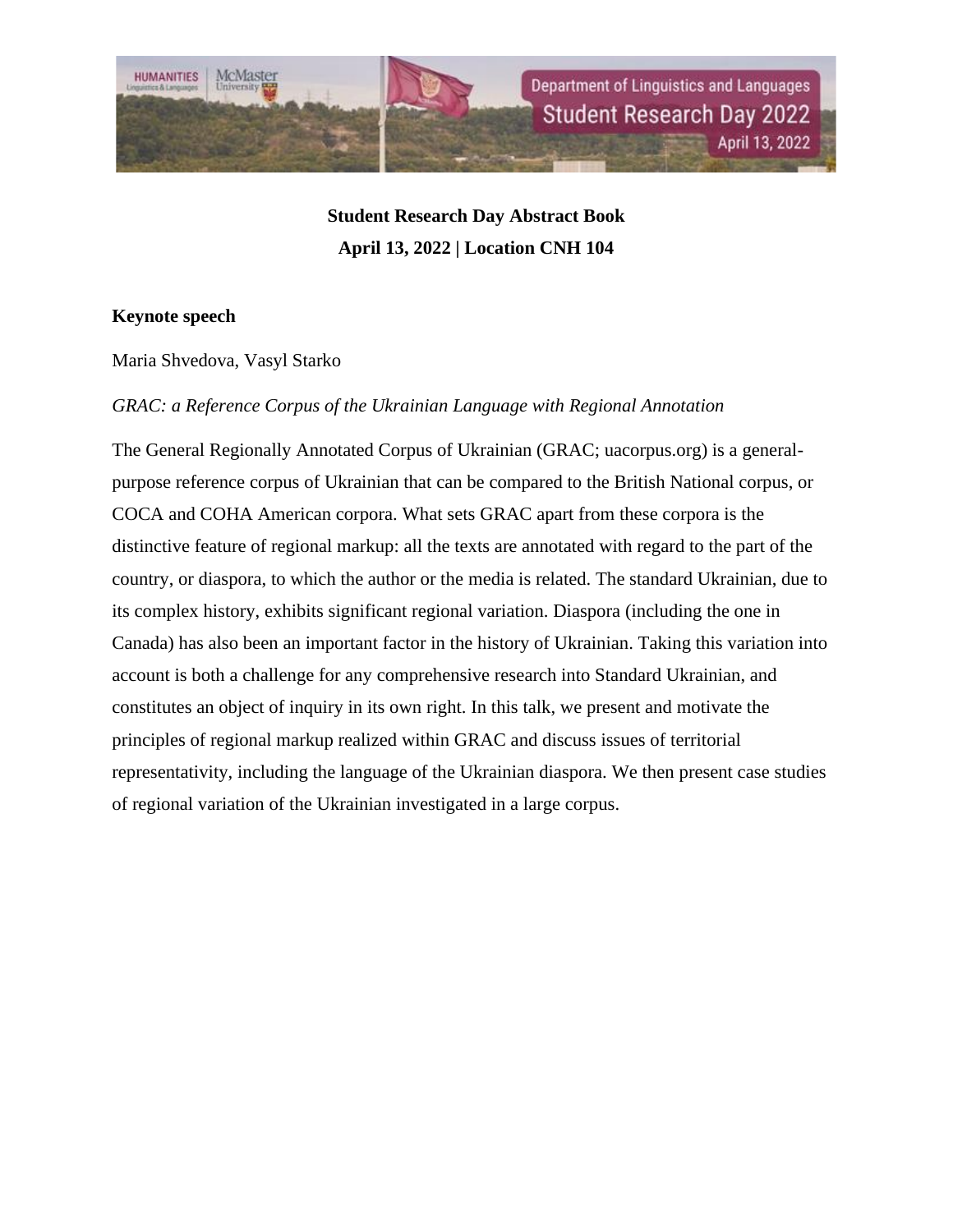# **Session 1**

### Fareeha S. Rana

# *Temporal expectancy violations affect the perceptual grouping of syllables*

Timing in literature has often been evaluated along the scope of speech rate (tempo) or phoneme/syllable duration. Limited work examines how a variable rate of presentation—how non-isochrony—affects speech perception. The current experiment explores the effect of unexpected timing variations on the perceptual grouping of syllables. Participants were auditorily presented with sequences of paired syllables. At the end of each sequence, they were asked to indicate which of two pairs of syllables they had heard and were evaluated on the accuracy and reaction time (RT) of the response. A portion of the syllable sequences contained a timing expectancy violation—either a gap that was smaller (early deviant) or larger (late deviant) than expected. We hypothesised that the presence of a timing deviant would result in poorer recall by disrupting the grouping of syllables in the sequence, and that this effect would be modulated by the type of timing deviant. Specifically, we expected late deviants to result in poorer recall than early deviants due to orienting effects. Results support our hypothesis, with participants performing best for sequences with no timing deviants, and poorest for sequences with late timing deviants. This has implications for how temporal variability is processed in speech.

### Heather Wild

# *Valence effects in the wild: Analysing word learning in language learning apps*

One of the nagging questions in applied linguistics is how to make language learning easier. Snefjella et al. (2020) found that words with positive emotional valence like vacation are easier to learn than negative words like flu. Participants also recalled words better when they were learned in positive sentences than in negative sentences. However, these findings were based on highly controlled experiments using non-words. So, do valence effects survive in real-world language learning environments? We analysed data from a popular language learning app, Lingvist (https://lingvist.com/), to determine how word learning is influenced by (i) the valence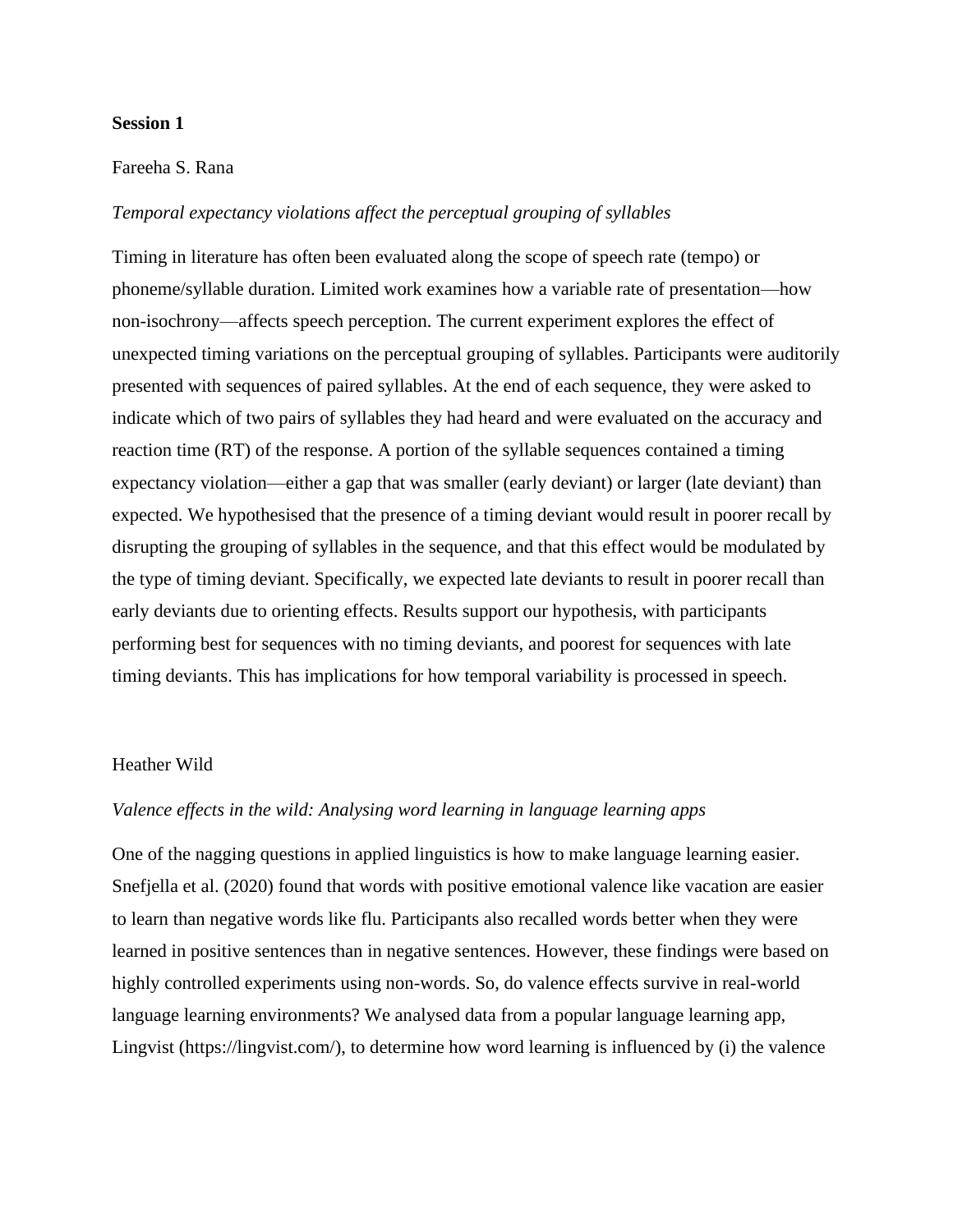of the words themselves (e.g. vacation vs. flu), and (ii) the valence of the context in which novel words are presented (e.g. I had a lovely time on \_\_\_ vs. I was fighting a terrible \_\_ ).

Initial results show that valence of the word and valence of the context sentence are both significant predictors of successful learning. The more positive the conditions the more likely learners are to succeed. The finding that positivity boosts language performance can be directly applied to improving language apps. Additionally, by replicating the effects found in previous studies, we conclude that valence effects do indeed survive in the wild.

#### Lauren Broeders, Emma Naylor, Alix Warnell

### *Working Memory in Musicians vs Non-musicians*

Previous research suggests that individuals with no musical training have a smaller working memory capacity and are less successful at recalling when there is interference present (Talamini et al, 2016, Lee et al, 2007, Franssen et al, 2005). In this study, we explore performance of participants with musical training compared with those without musical training in a task thought to measure working memory, or the amount of information maintained while performing a task. In our study we asked what the relationship between musical training and working memory says about the overall structure and processes of the working memory system.

We utilize a complex span task (Daneman et al. 1980) to test whether musical training affects performance in the task. We presented simple sentences aurally and visually, then added irrelevant stimuli (interference). This is to uncover what modality allows musicians and nonmusicians to process stimuli more efficiently. We predict that musicians will have a larger working memory capacity compared to non-musicians, as well as faster recall ability when presented with auditory stimulus opposed to visual stimuli, and that musicians have a stronger ability to block out irrelevant music.

Preliminarily results support our hypothesis, however, this is a small sample and conclusions can not yet be drawn.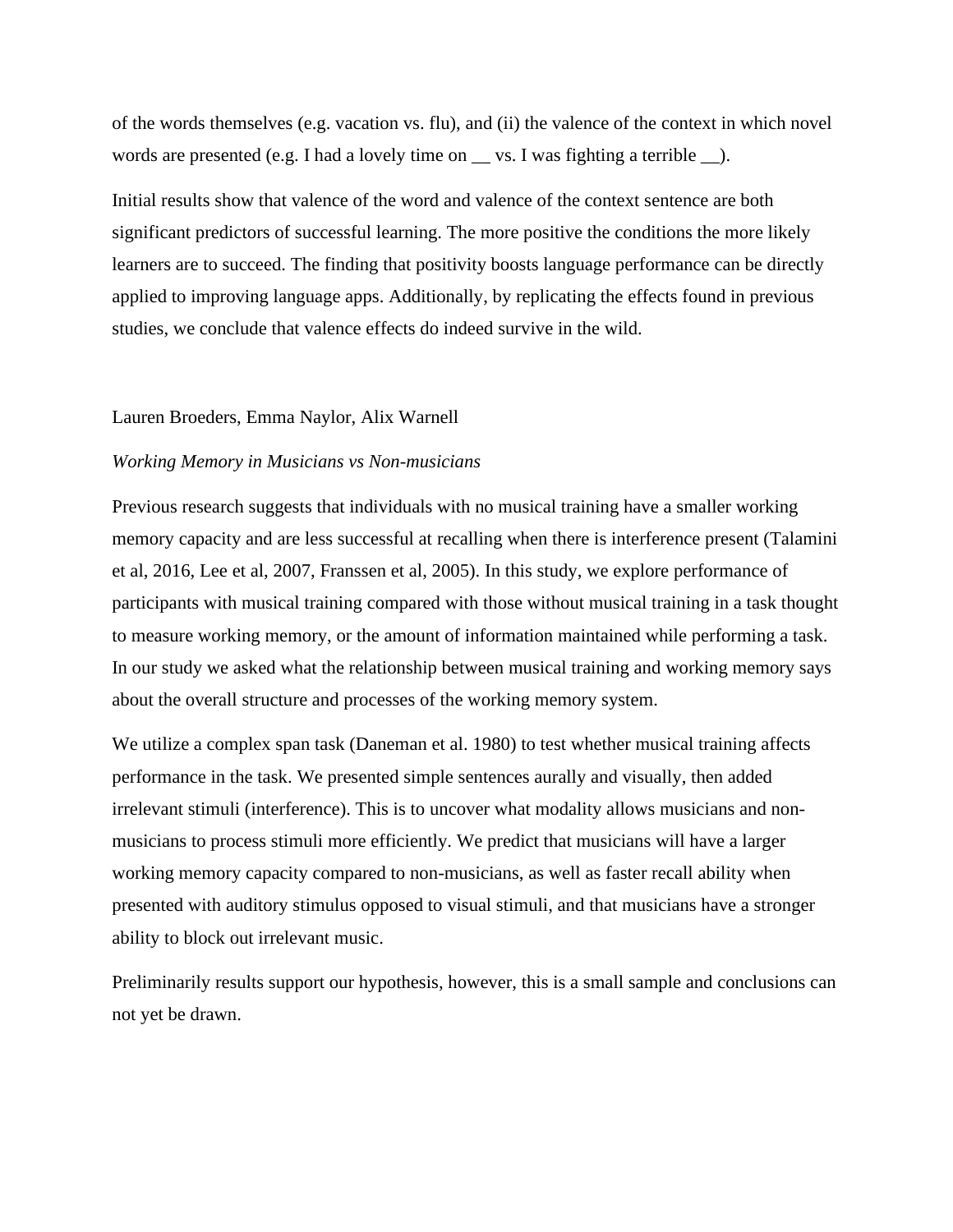# **Session 2**

### Fiza Ahmad

# *Does rhythmic ability help with learning foreign words?*

When adults learn foreign languages, the lack of semantic context forces them to rely on rhythm and temporal cues to successfully learn words. These cues characterize the prosody of a language, which include the rhythm, stress, and intonation of speech. In this study, we utilized Urdu prosody to explore the relationship between an individual's temporal pattern awareness, and their ability to learn a foreign language. Participants completed three tasks that tested their rhythmic repetition ability: Tone Rhythm Repetition Task; Jabberwocky (nonword) Sentence Repetition Task; and a Foreign Sentence Repetition Task; the results from which were correlated with their performance on an Urdu word-learning task. We predicted that a high score during the rhythm reproducibility tasks would correlate positively with the proportion of correctly recalled Urdu words during the word-learning task. We found that some rhythm tasks showed a positive correlation with foreign word learning. This study could provide insight into the relationship between rhythm and word acquisition.

# Daniil Gnetov

*Word length, frequency, and predictability effects in eye-movements in reading English: a systematic comparison of 12 language backgrounds*.

Reading proficiency in a first language is a robust predictor of reading behaviour as reflected in the patterns of eye movements. There is evidence to suggest that reading proficiency also modulates the reader's sensitivity to classical "benchmark" effect of eye-movements during reading: word length, word frequency, and word predictability. However, the nature of those interactions in second language reading is unknown due to only a handful of studies done on this topic. In this study we investigate the role of reading proficiency in modulating the benchmark effects of eye-movements during reading in English as a first and second language.

We used eye-movement data from the Multilingual Eye-Movement COrpus (MECO L2, www.meco-read.com), collected from over 450 participants in 12 countries (including Canada)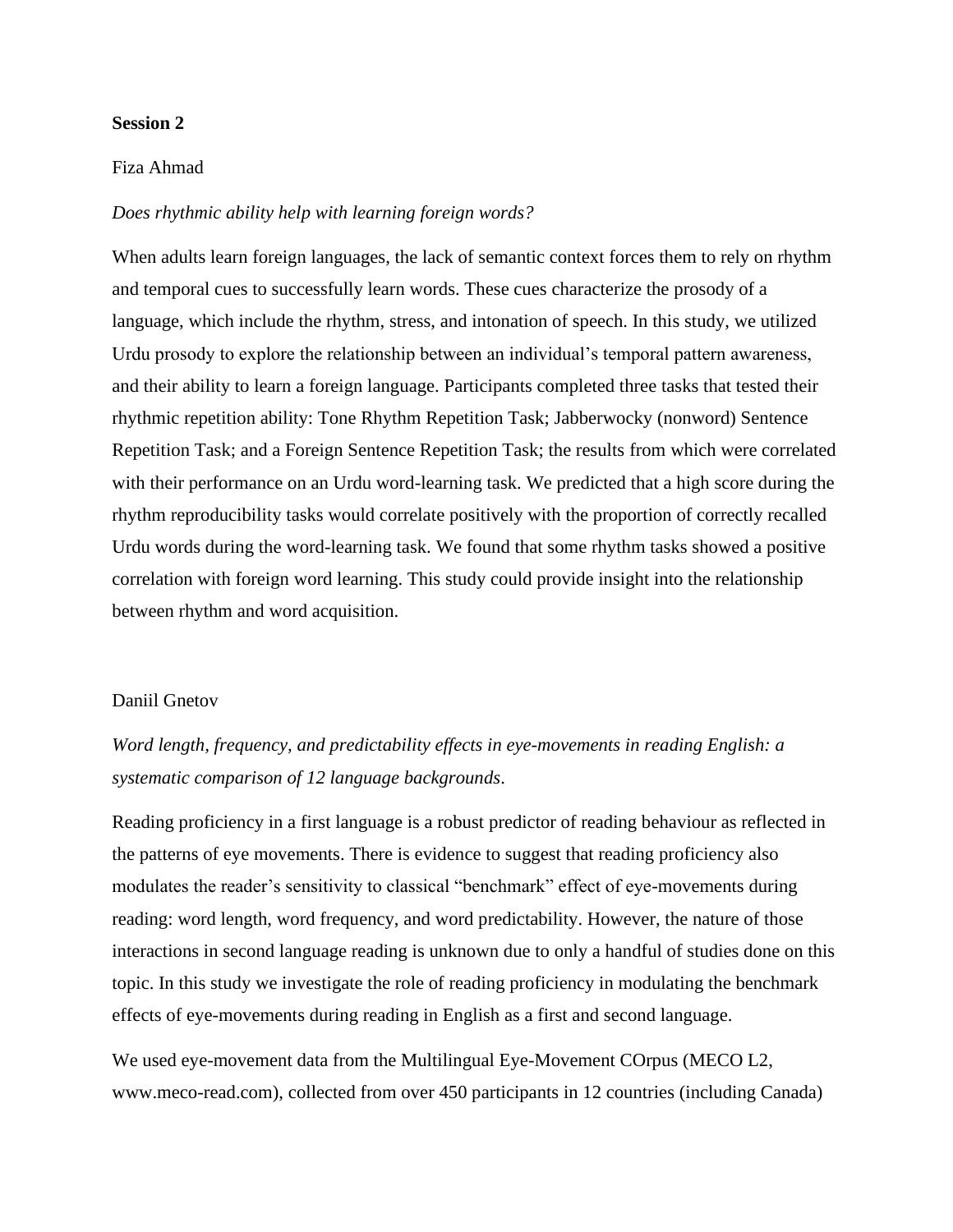reading Wikipedia-style texts in English. Word frequency and word predictability estimates were obtained using FastText models pre-trained on English Wikipedia corpus. Participants' reading proficiency was estimated as composite z-scores from a battery of tests tapping into component skills of reading.

The results of word-level analysis of eye movements point to the strong interactions of proficiency level with all three benchmark effects. More proficient readers are less sensitive to word length and frequency effects, but more sensitive to word predictability.

# Megan Karabin

#### *Linguistic complexity and creativity across the COVID-19 pandemic: a corpus analysis*

This study investigated language behaviour of older adults before and during the COVID-19 pandemic. Linguistic complexity (LC)–a measure of lexical and morphosyntactic richness–is an index of both cognitive functioning and creativity. The increased physical and social isolation during the pandemic yielded reports of heightened levels of creativity as well as cognitive decline, bringing forth two counter-directed predictions: (1) given the threat to cognitive functioning posed by the pandemic, LC may steadily decrease following the onset of the pandemic, or; (2) consistent with the creativity boost reported during lockdowns, LC may be greater after the onset of the pandemic. We analyzed the syntactic and lexical complexity of texts from the CoSoWELL corpus (v1.0), a collection of personal narratives written by 1028 mature adults  $(55+)$  collected at five test sessions spanning before (t1) and after  $(t2-t5)$  the beginning of the pandemic. Four lexical variables (three variants of type-token ratio; noun-verb ratio) and four syntactic variables (embeddedness, D-ratio, longest dependency path; mean length utterance) were used to calculate LC. All measures saw statistically significant gains from t1 to t2, and further increased across subsequent test sessions. These findings confirmed the second hypothesis and, we argue, support a pandemic-related boost to creativity.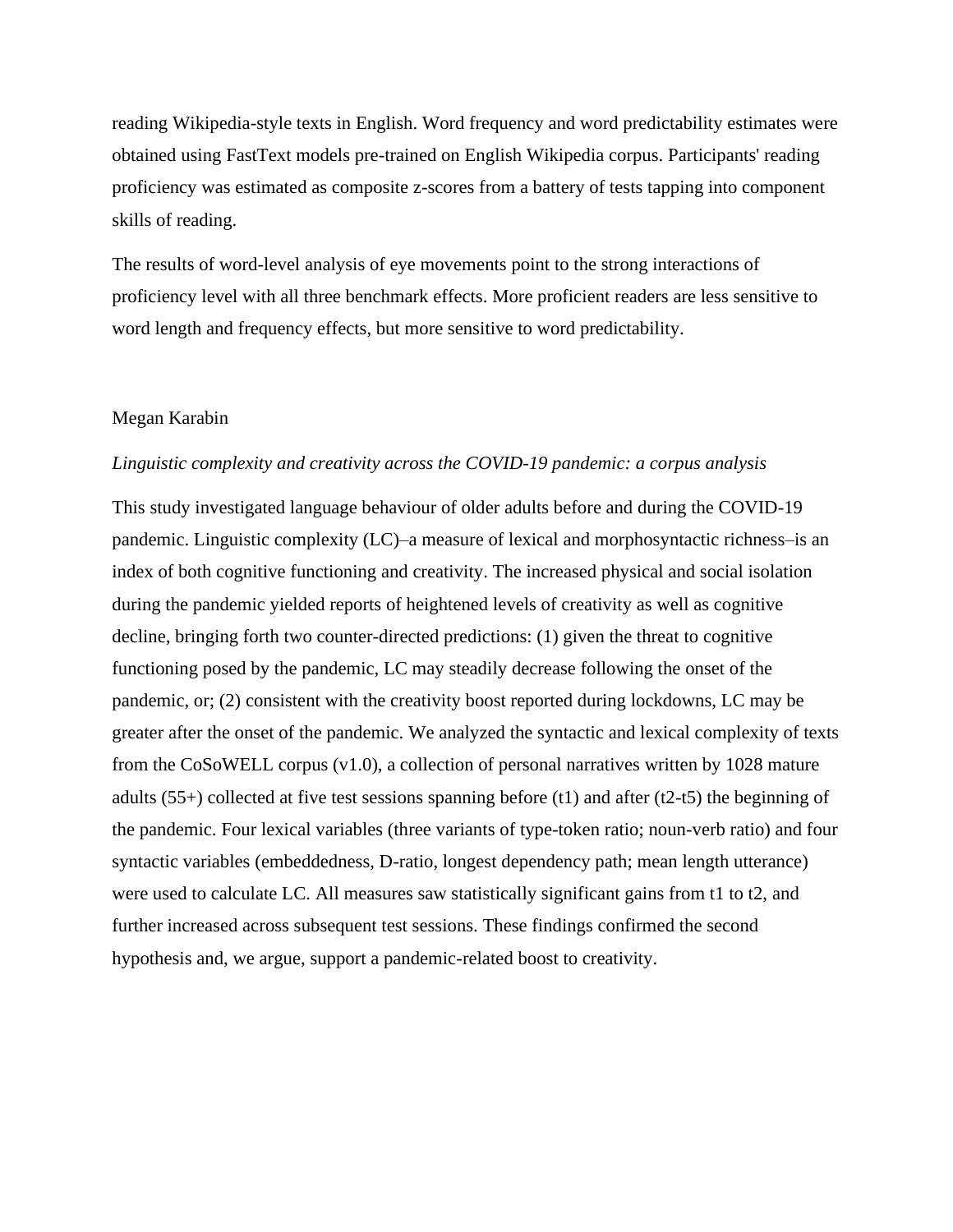### Evonne Syed

# *How do we learn the meanings of words? Investigating semantically related vs. unrelated novel word learning*

Studies have shown that children learn new vocabulary better when it is presented in semantically related sets. However, research on meaning relationships in adult novel word learning is limited. This experimental study employs a word learning paradigm to examine how adults learn semantically related words. Novel words (e.g., plurk and wurge) with related (e.g., fast and slow) and unrelated (e.g., hot and slow) intended meanings were learned when embedded in multiple linguistic contexts. In Experiment 1, participants read passages containing novel words that either formed antonym pairs or were semantically unrelated. In Experiment 2, new participants read passages containing novel words without any semantic relationship. After reading, participants were tested on semantic learning of the novel words through post-tests tapping into memory recall and recognition. The results showed no effect of semantic associations on learning of novel words, contrary to previous research with children. Additionally, reading times were significantly faster for words that were presented without an antonym pair; the semantic relation increased the cognitive effort of reading, likely due to the need to form overlapping representations in the mental lexicon. These findings help inform current linguistic literature and language learning methods.

#### **Posters**

### Mariam Bekhet, Nadia Lana

# *Accent or Attitude? Investigating the Relationship Between Accented English and Psychological Valence Ratings*

Whether we realize it or not, our attitude towards accented speakers goes beyond the actual phonetic and acoustic differences of their speech. We might associate some accents with romance and charm, whereas others are perceived as aggressive and unpleasant. Television and films in Western culture have frequently presented Arabic and Russian accented English as antagonistic or villainous. This research project investigates how accents, labels, and the psychological valence of speech can modulate participant ratings. 104 participants recruited online were presented with audio samples of historically stereotyped foreign-accented English and asked to rate the valence of each sample on a scale of 1(negative) to 9 (positive). Participants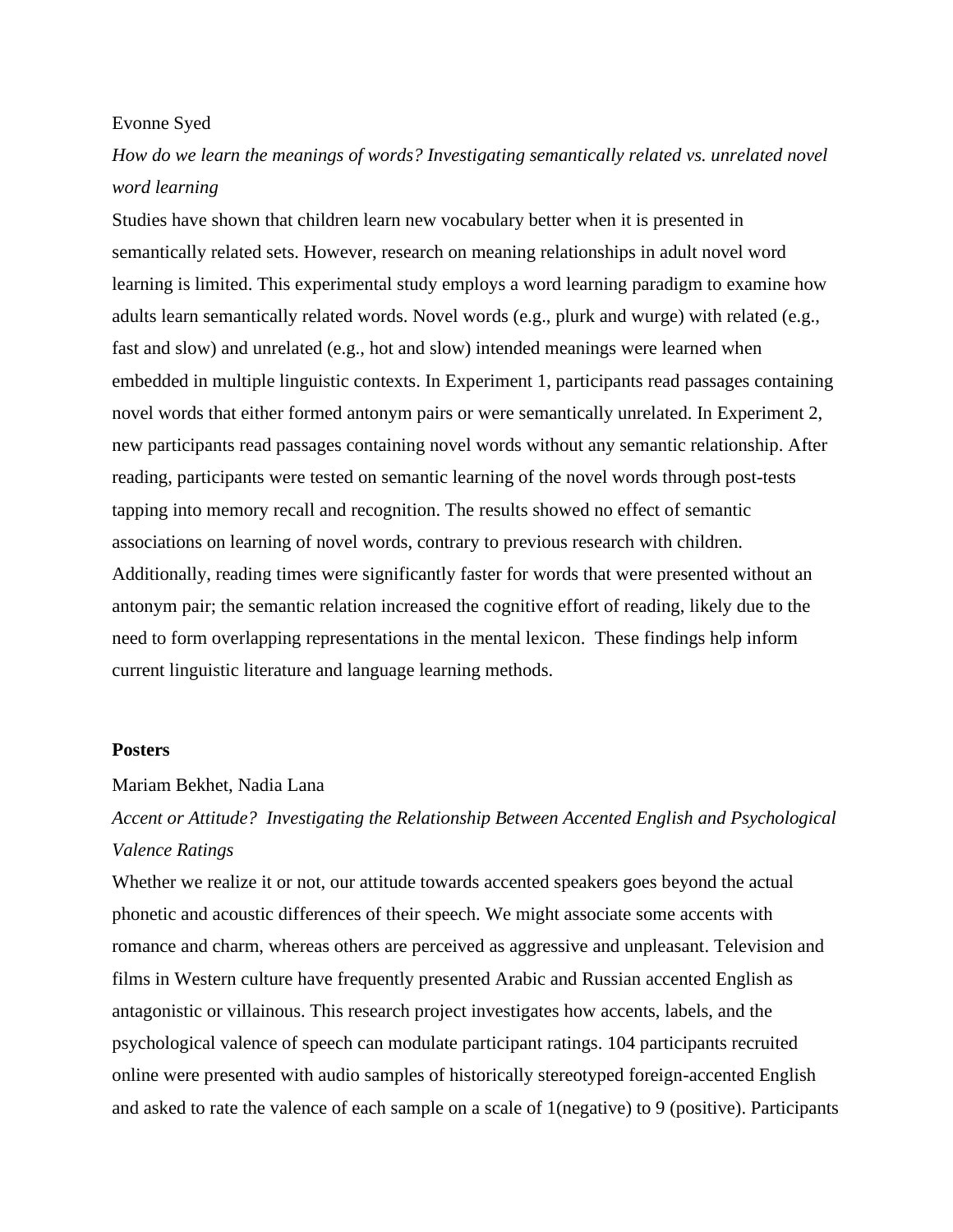heard the recordings of one monolingual English speaker and two bilingual Russian/English and Arabic/English heritage speakers. To avoid individual speaker differences, the same heritage speaker provided sentences in (1) their natural unaccented English and (2) a truthful imitation of a strongly accented speaker (Arabic or Russian). This study also explores the relationship between valence ratings and MPAAE scores (Measure of Prejudice Against Accented English), a 36-item questionnaire presented to participants after the audio rating portion.

#### Claire Church, Savannah Inacio, Rachel Keizerwaard

# *The Role of Semantic Association Priming and Processing Tasks on Working Memory*

This research investigates the effects of interference and distraction on the recall of words held in working memory. We examined the extent to which semantic association priming and complex span tasks (operation and reading span) affect word recall. We investigated multitasking abilities and the brain's ability to share resources as they relate to linguistic processing. Research suggests that semantic priming with words that are associated with target words hinders recall. When there are many similar items in the working memory, they interfere with one another (Van Dyke & McElree, 2006). Moreover, it is suggested that task switching (between math and language) may also limit accurate recall (Connell & Lynott, 2011), due to an increased cognitive load. We manipulated sentence comprehension and math equations using complex span - a task that combines processing of sentences or equations and recall of words, measuring recall accuracy and sentence/equation comprehension. We primed participants with words that either matched or did not match the recall words. We predicted that recall would be hindered in the match condition, and that recall would be inhibited for the operation span condition, as switching between domains is suggested to result in difficulties. Results from this complex span experiment will be presented.

# Ava Homiar

# *The influence of musical training on visuospatial working memory processing in musicians with dyslexia*

Typical reading children learn to recognize the orientation and shape of the English alphabet using visuospatial working memory skills, as well as associate letters with the corresponding symbol when decoding unfamiliar words, numbers and objects—an essential skill for reading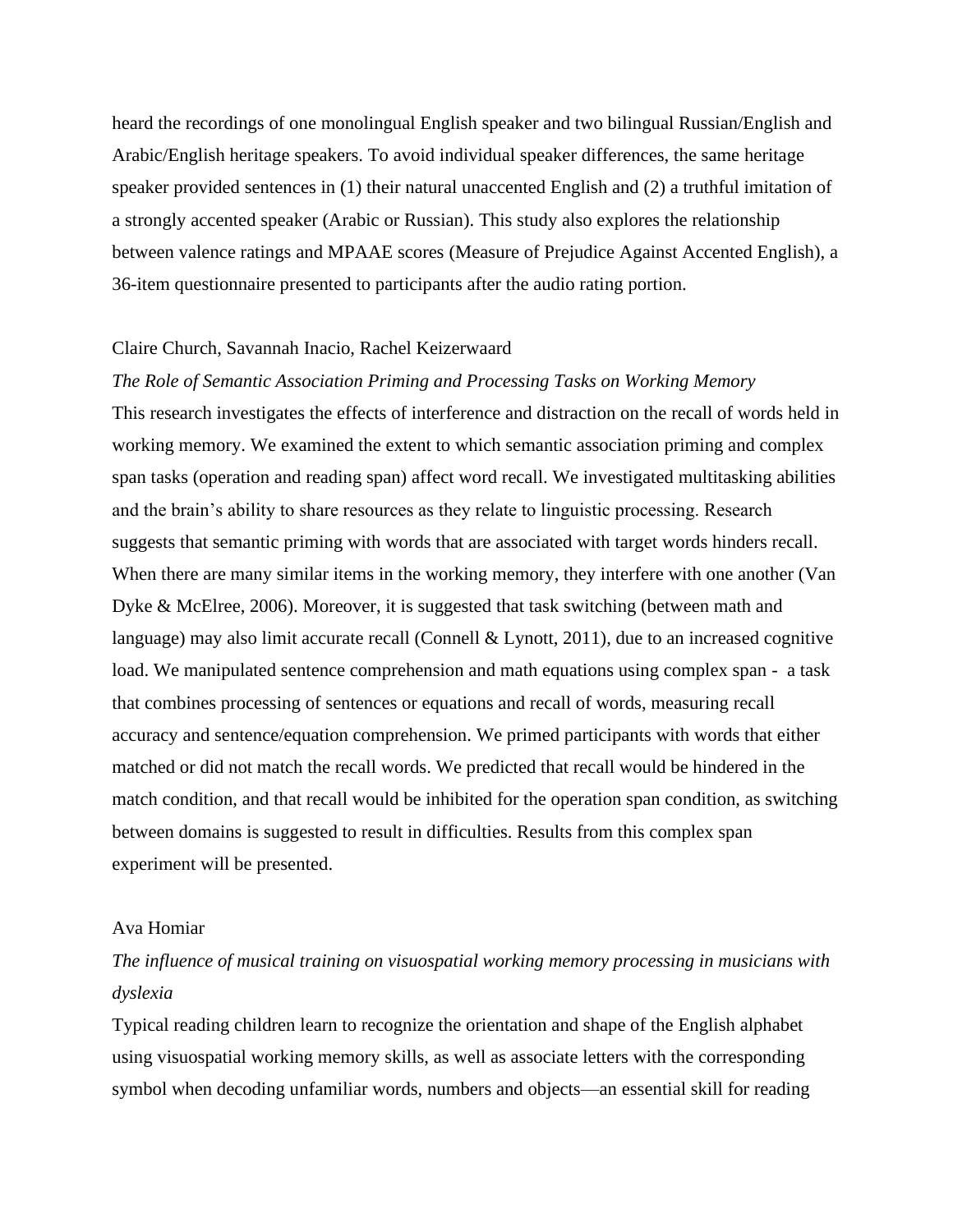and writing. However, individuals with dyslexia have decreased capacities in visuospatial working memory. Previous research highlights that musical training can improve visuospatial working memory processing by mapping sound onto visuospatial information (Neuhoff et al., 2002). To test the influence of musical training on visuospatial working memory in nonmusicians with and without dyslexia, and musicians with and without dyslexia, we will adapt the methodologies of Jakobson et al. (2008), Garcia et al. (2014) and Lipowska et al. (2011) in which musicians and nonmusicians drew detailed figures from memory, and individuals with and without dyslexia recalled a string of images and then sequenced them in reverse order. Our procedure will combine these tasks, where participants will complete a complex figure task and visuospatial reconstruction task to assess visuospatial constructional ability and working memory between participant groups with and without musical training. Our hypothesized results would point to the benefit of prolonged musical training in visuospatial working memory processing in musicians with dyslexia.

# Torin Ong

### *How to Value Gender: an investigation into (a)symmetric nouns in English*

In English, nouns like 'actress' and 'princess' are marked with an [-ess] morpheme that expresses the feminine gender. While the [-ess] that attaches to 'actor' and the [-ess] that attaches to 'prince' have the same morphological realization on the surface, there is evidence that they have distinct underlying syntactic structures. Previous research has shown that there is a difference between gender as an interpretation associated with the lexical semantics of a morpheme or word and gender as a feature determined by syntactic agreement. Based on their morphosyntactic behaviour, nouns like 'actress' are called asymmetric nouns, and nouns like 'princess' are called symmetric nouns. While the morphemes have the same pronunciation at a surface level, the assumption is that they must be associated with different underlying syntactic structures for them to yield distinct interpretations. The current study uses an acceptability judgement task to investigate how gender is realized on symmetric and asymmetric nouns in English, and how the structural environment that the noun is in (subject versus predicate position) affects participant acceptability ratings.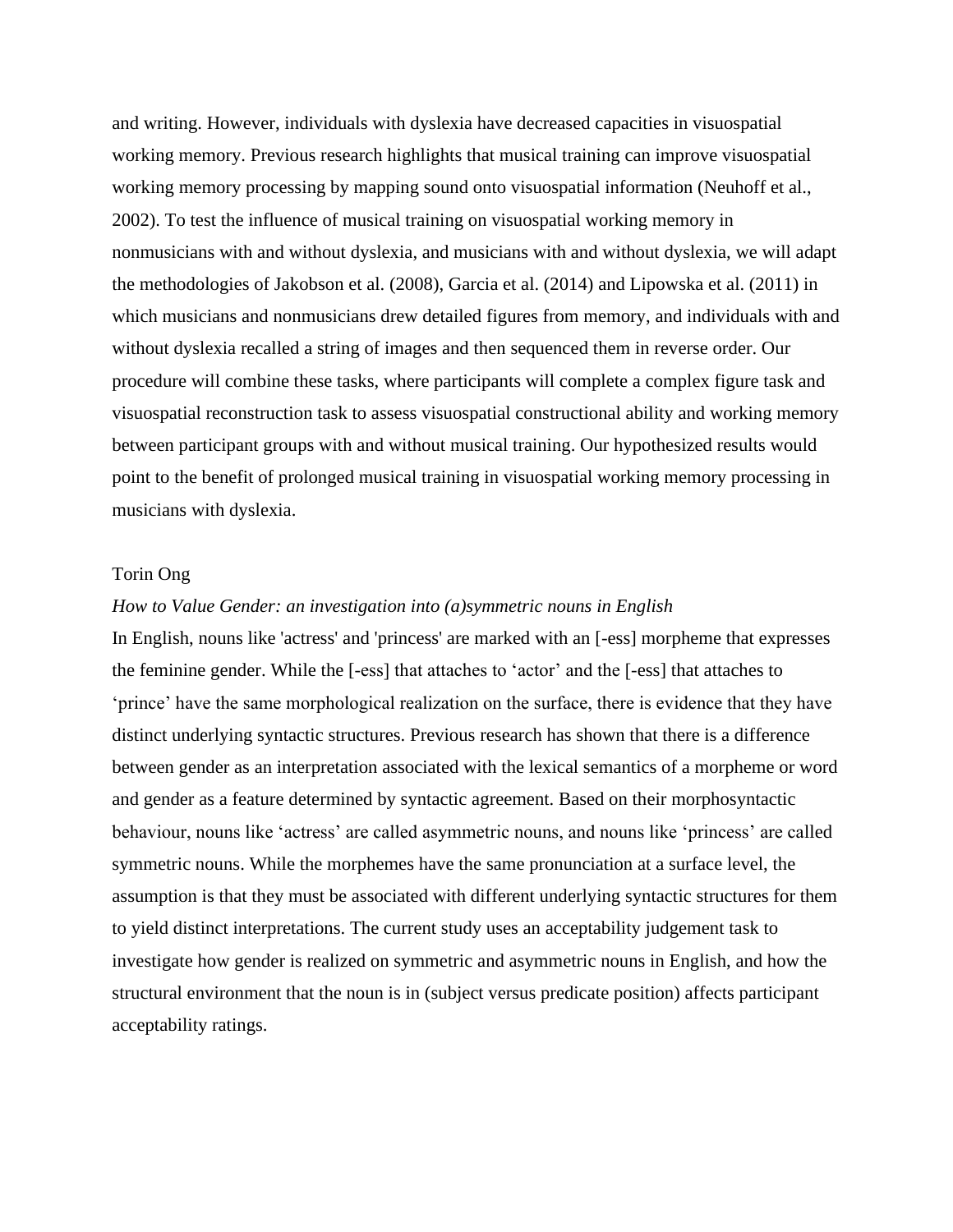## Raluca Petria

# *The influence of reading component skills on reading comprehension in L1 and L2 English speakers*

Reading is a complex activity involving many component skills, from first seeing written characters, to processing information at the level of the word, sentence, and text. The simple view of reading is a model which posits that, broadly, reading consists of two components of equal importance: decoding and comprehension (Fries, 1963). Specific skills contribute to one of these two categories. Additionally, language age of acquisition (AoA) has a well-documented effect on reading ability. Second language (L2) speakers perform worse overall on tests of language ability than first language (L1) speakers, with later learners showing greater disadvantages. In the present study, we aim to further examine the intersection of these two influences. L1 and L2 speakers of English were assessed on a battery of tasks measuring reading comprehension and component reading skills. Analysis revealed expected strong main effects of L1/L2 speaker status and of several component skills. Notably, interactions were also detected between speaker status and vocabulary, spelling, and lexical decision ability. L2 speakers outperformed L1s in reading comprehension, when matched for ability on those aforementioned component scores. These findings are discussed in the context of the simple view of reading, and in the context of L1/L2 advantages more broadly.

### Mackenzie Warner, Jarod Tai Chew, Kayley Fitzgibbon

### *The NPI Illusion and Working Memory*

The NPI Illusion: A Study on a Grammatical Illusion and Working Memory Grammatical illusions provide insight into how we encode and process syntactic structures. We are investigating the NPI (negative polarity item) grammatical illusion. The NPI illusion is a unique grammatical illusion. The only NPI licensors that elicit the illusion are quantifiers, such as "no" or "not a single", while other grammatical illusions are less restrictive (Orth et al., 2020). While this has been established in previous research, the NPI illusion is a new area of research in linguistics. The purpose of this study is to further understand the underlying processes involved in the illusion. Our study explored whether the syntactic processing of this NPI illusion intersects with working memory, specifically if the degree of perceived grammaticality of NPI illusion sentences directly affects working memory. We compared NPI illusion sentences with and